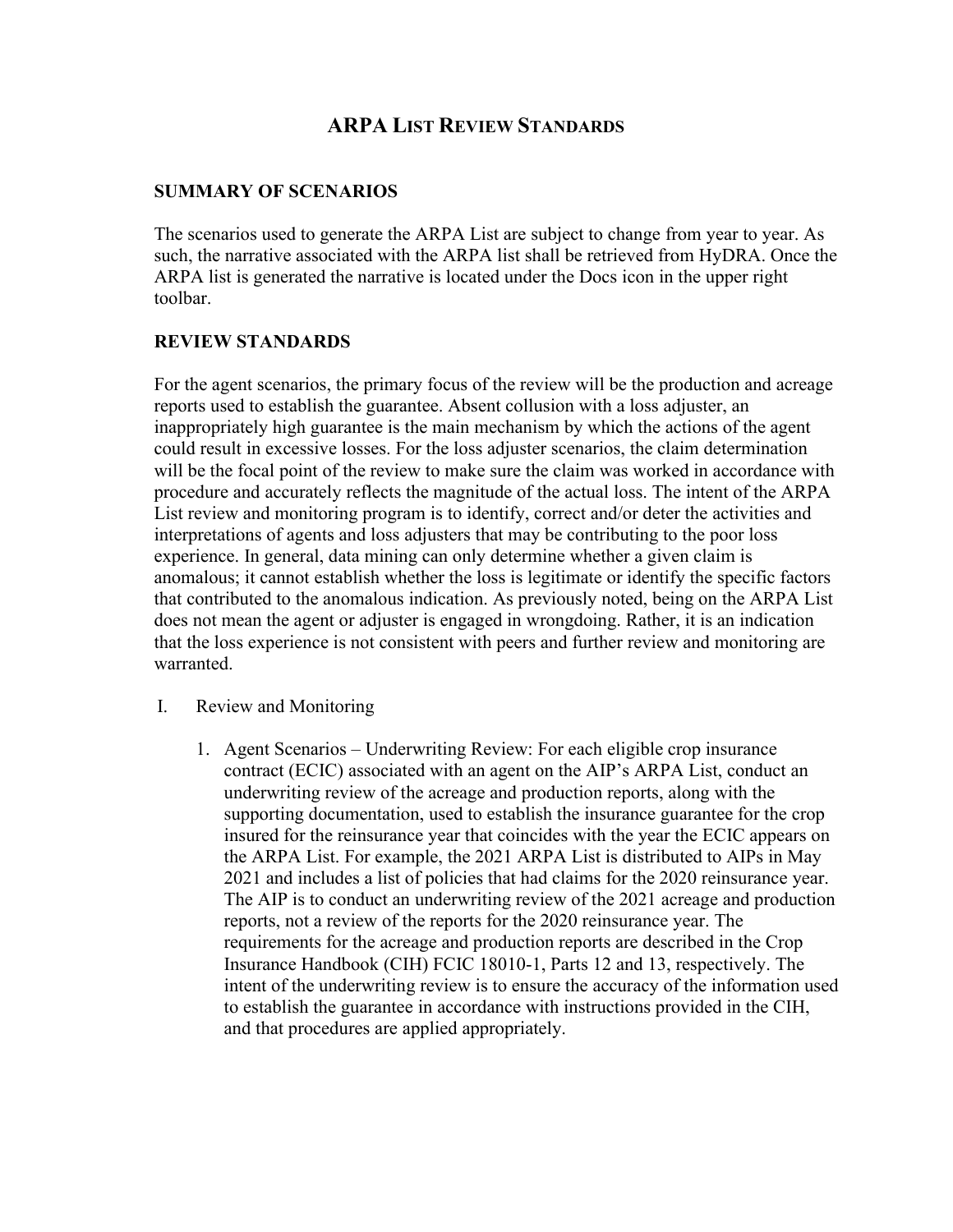## A. Acreage Report (CIH Part 12):

Review the information submitted on the acreage report (CIH Part 12, section 1211). The acreage report should meet all filing requirements described in section 1202, with appropriate adjustments for failure to file an acceptable acreage report (section 1203) or for an inaccurate acreage report (section 1204). Follow the guidance provided by sections 1212 through 1236 to validate the information submitted on the acreage report. Among the questions that the reviewer should be able to answer affirmatively for a valid, accurate acreage report:

- ‒ Are all acres reported accurately as described in the CIH?
- Are land classifications correct?
- ‒ Were guarantee reductions based on planting dates assessed as required?
- ‒ Is the share for each unit reported correctly?
- ‒ Does the unit structure selected meet the unit structure requirements?
- ‒ Were the conditions allowing a revised acreage report met?

#### B. Production Report and APH Database (CIH Part 13 and Part 15, respectively):

Review the information submitted on the production report (CIH Part 13, section 1308), following the review, verification and correction process specified in section 1309. The requirements for an acceptable production report are covered in section 1302 and production reporting requirements are described in section 1303. Assure the information is used appropriately to construct the Actual Production History (APH) databases following the procedures described in CIH Part 15. The intent of the review is to assess the production report and APH databases for yield accuracy, records acceptability, and unit structure used to establish the approved APH yields entered on the acreage report.

Among the questions the reviewer will be able to answer affirmatively for valid, accurate production reports and APH databases are the following:

- ‒ Are the production records used to support the production certification acceptable?
- ‒ Do the production records submitted support the unit structure?
- ‒ Do the production records support the approved APH?
- ‒ Do APH databases contain the correct yields (actual, assigned, nonactual, etc.)?
- ‒ Were the rules for construction of APH databases applied correctly?
- ‒ Does the Approved APH Yield accurately reflect (1) the information from the production report and supporting documentation, and (2) the correct use of applicable procedures?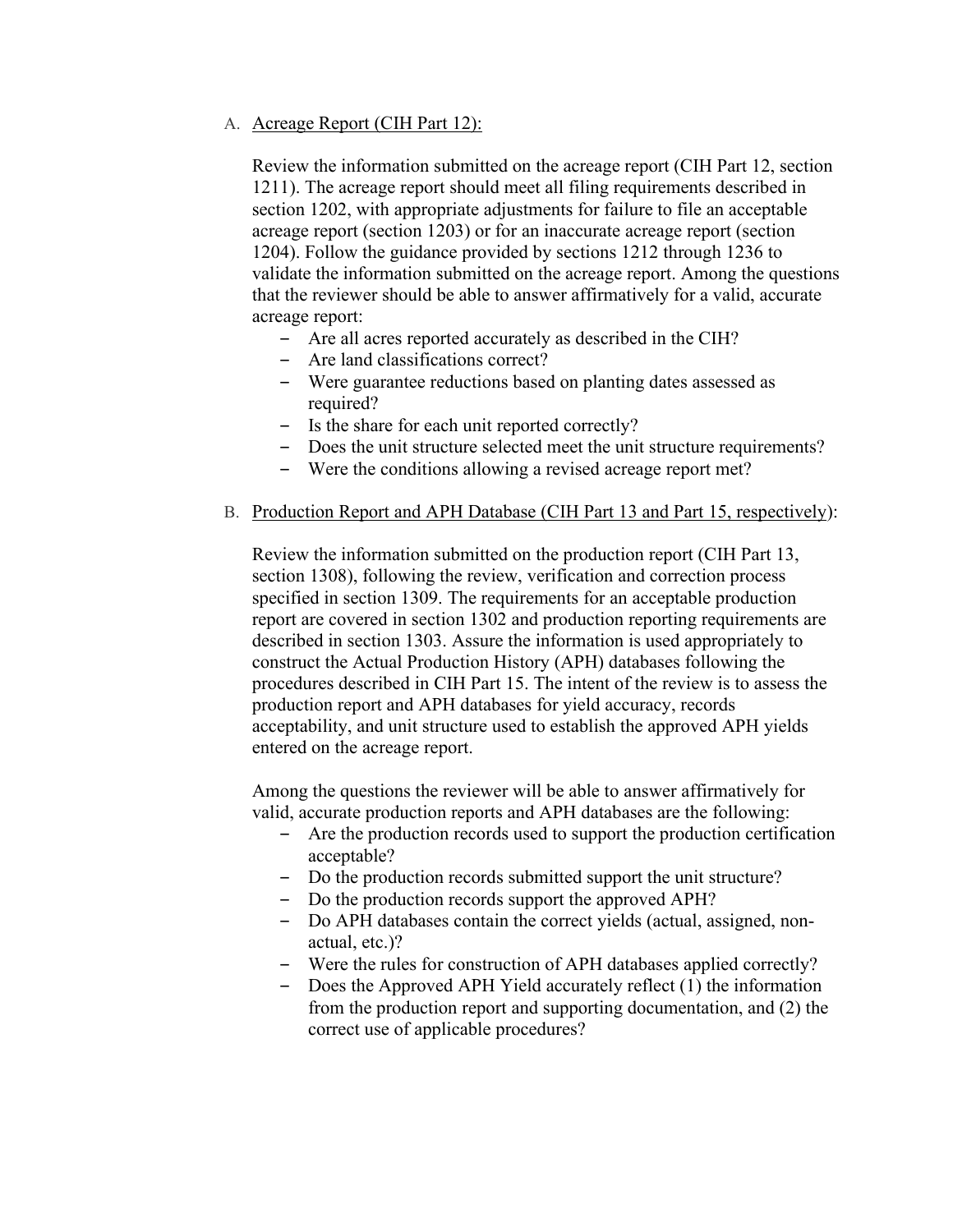- 2. Adjuster Scenarios -- Claim Review: For each ECIC on the ARPA List associated with a loss adjuster, conduct a review of the claim for the year shown on the report. For example, the 2021 ARPA List includes policies that had a 2020 reinsurance year claim. The claim review would be conducted of the reinsurance year 2020 policy. The intent of the claim review is to provide reasonable assurance that the claim was legitimate, worked according to applicable procedures, and the payment was correct.
	- A. Below are the types of questions the reviewer will be able to answer affirmatively following the claim review:
		- ‒ Did the adjuster include all information required by the Loss Adjustment Manual in the file?
		- ‒ Was a timely notice of loss provided in accordance with policy provisions?
		- ‒ Was the cause of loss for all units correct and confirmed by the adjuster?
		- ‒ Was unit structure, practice, type, variety, rotation requirements, etc. all confirmed by the adjuster?
		- ‒ Was production to count calculated correctly?
		- ‒ If part of the claim, did the adjuster use the correct quality factors (test weight, moisture, damage, etc.)?
		- ‒ Were applicable appraisal procedures used correctly per the applicable crop LASH?
		- ‒ Did the adjuster make a visual inspection of the loss units?
		- ‒ Were all acres in each unit/line accounted for?
	- B. For each claim, evaluate the loss adjuster's determination and documentation for similar damage or in the adjuster's notes on the Production Worksheet.
	- C. For each claim, evaluate the adjuster's determination that all production was accounted for, per the Loss Adjustment Manual Standards Handbook (FCIC-25010-1), Parts 202(8)(d) and 901(5), as shown below:

" $202(8)(d)$  – Inspect insured crops and establish all harvested, UH, and potential production for all units of each crop being inspected in accordance with Part 9. Determine (measure, if applicable) all farm-stored production from the loss units of the crop being inspected in accordance with Part 9."

" $901(5)$  – The adjuster must obtain and document an estimate of total production per acre for each undamaged or non-loss unit of the indemnified crop from the insured or the insured's authorized representative and record as instructed in the crop LASH."

D. For each claim, evaluate the process used to verify the cause of loss and determine whether good farming practices were carried out.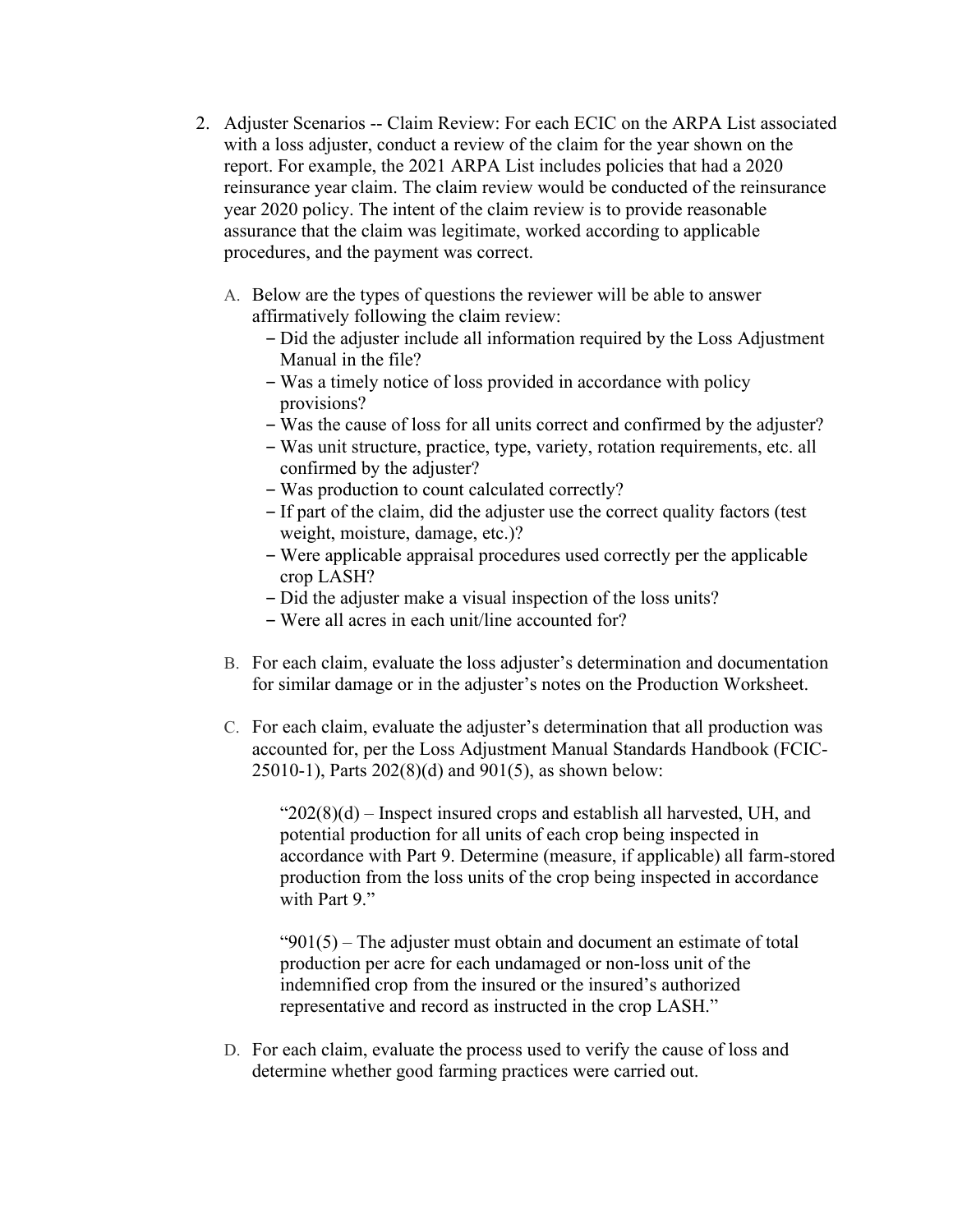- E. For each ECIC, review the production worksheet for loss units and estimated production for all non-loss units to determine if the amounts are reasonable. If the amounts are not reasonable, resolve yield and/or production-to-count discrepancies (inconsistencies, anomalies, etc.) that arise from the review of production from loss and non-loss units.
- 3. Agent & Adjuster Scenarios Underwriting and Claim Reviews: The ARPA List may contain ECICs associated with both an agent and a loss adjuster. In these situations, the AIP will conduct both an underwriting review per Part I.1 "Agent Scenarios – Underwriting Review" and a claim review per Part I.2 "Adjuster Scenarios – Claim Review".
- 4. All Scenarios -- Quality Control Review: Any claim filed for an ECIC and the associated crop and county identified under any of the agent and/or adjuster scenarios for the crop year in which the ECIC appears on the ARPA List is a mandatory quality control review. Thus, for example, if a producer first files a prevented planting claim and later files a claim for loss of production following harvest for an ECIC on the AIP's ARPA List, the AIP would be required to conduct two quality control reviews following its normal procedures for such a review.
	- A. For each claim, evaluate the loss adjuster's determination and documentation for similar damage or in the adjuster's notes on the Production Worksheet. If the loss adjuster determined that damage was similar, interview the loss adjuster(s) and ask him/her to identify the similar acreage in the area used for loss comparison for the claim units under review.
	- B. For each claim, evaluate the adjuster's determination that all production was accounted for. If the adjuster determined that all production was accounted for, interview the adjuster, and ask him/her to describe how production was verified for loss units and he/she estimated production on non-loss units, per the Loss Adjustment Manual Standards Handbook, Parts 202(8)(d) and 901(5).
	- C. For each claim, interview the loss adjuster and evaluate the loss adjuster's process to verify the cause of loss and whether proper planting and care of the crop was carried out as it pertains to fertilizer, herbicides, irrigation, etc.
	- D. For each ECIC, review the production worksheet for loss units and estimated production for all non-loss units. Resolve yield and/or production-to-count discrepancies (inconsistencies, anomalies, etc.) that arise from the review of production from loss and non-loss units, e.g., production on loss unit well below county average while production on non-loss unit is well above county average.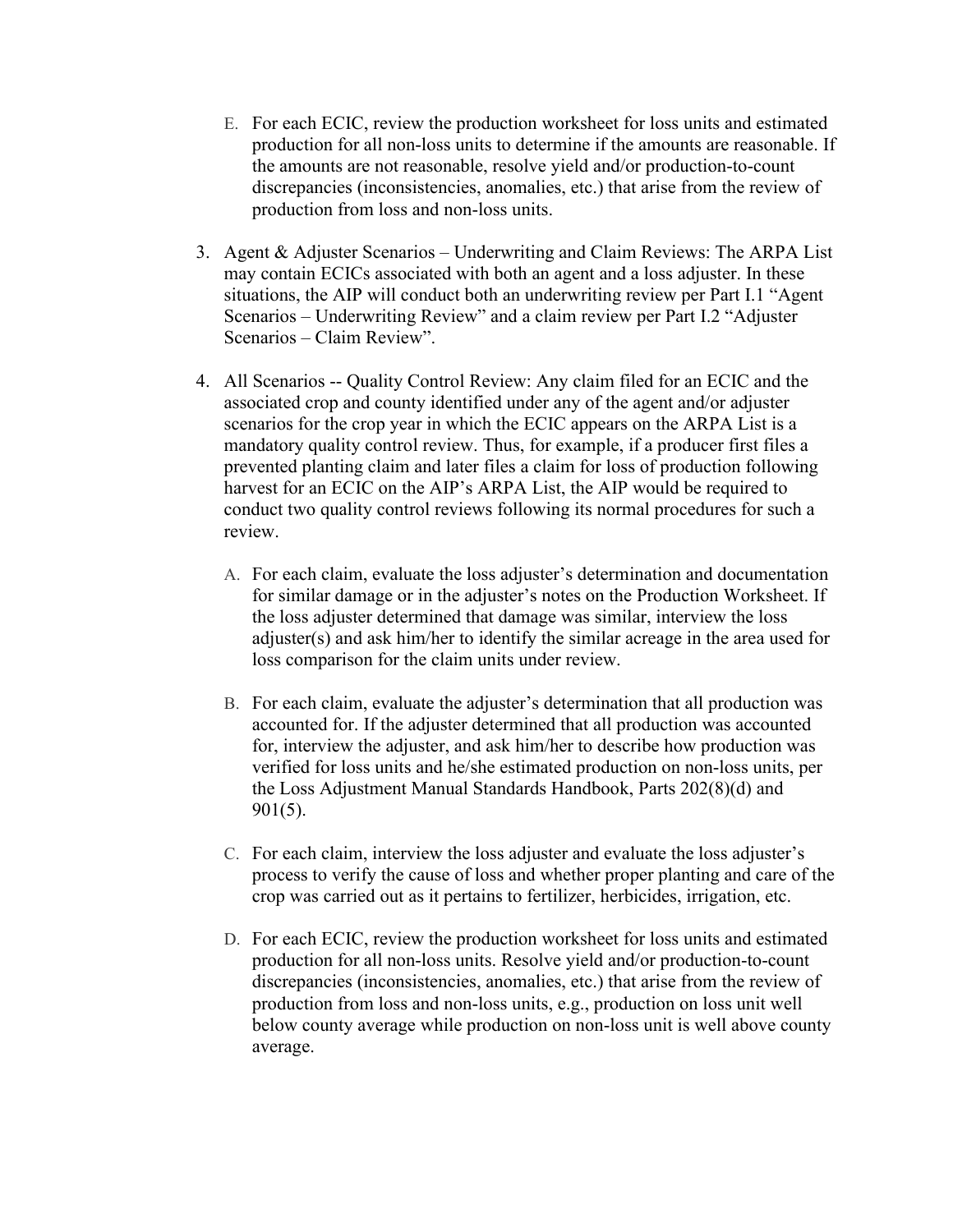If underwriting or loss adjustment errors or concerns are identified through the monitoring and review activities described in Parts I.1-I.4 above, interviews of the agents, loss adjuster, and/or insured, as applicable, may be warranted to determine the cause of the error and resolve the concern.

- II. Reporting of Results
	- 1. For each ECIC subject to a review under any agent and/or adjuster scenario described above (Parts I.1 to I.4), the AIP shall:
		- A. Conduct an underwriting review, claim review, and/or quality control review as applicable.
		- B. Submit the appropriate P57 and P57A records through the Policy Acceptance and Storage System (PASS). A P57 record must be submitted for each review utilizing the data mining review code.
	- 2. For each agent and adjuster on the AIP's ARPA List, the AIP shall:
		- A. Prepare a written evaluation that summarizes the results of monitoring and review program.
		- B. The written evaluation must include:
			- i. For the agent scenarios, a summary of the results of the acreage and production report reviews (Parts I.1. or I.3 above), along with the results of any quality control reviews conducted pursuant to Part I.4 above.
			- ii. For the adjuster scenarios, a summary of the results of the claim reviews conducted for losses from the prior year (paragraphs I.2 or I.3 above), along with the results of any quality control review conducted pursuant to paragraph I.4 above.
			- iii. Specific errors, omissions, deficiencies, etc. identified with respect to said agents and adjusters during the review and monitoring program.
			- iv. Any corrective actions taken by the AIP with respect to said agents and adjusters.
		- C. The written ARPA List evaluations should be submitted directly to RMA Compliance through the AIP HyDRA application maintained by the Center for Agribusiness Excellence (CAE). Send the documentation to the onsite RMA employee at CAE. To upload the documentation in HyDRA, utilize the AIP User Manual located in the Doc Library icon on the AIP HyDRA homepage. Submit summary evaluations after all reviews have been completed. The evaluations should no longer be submitted with the AIP's